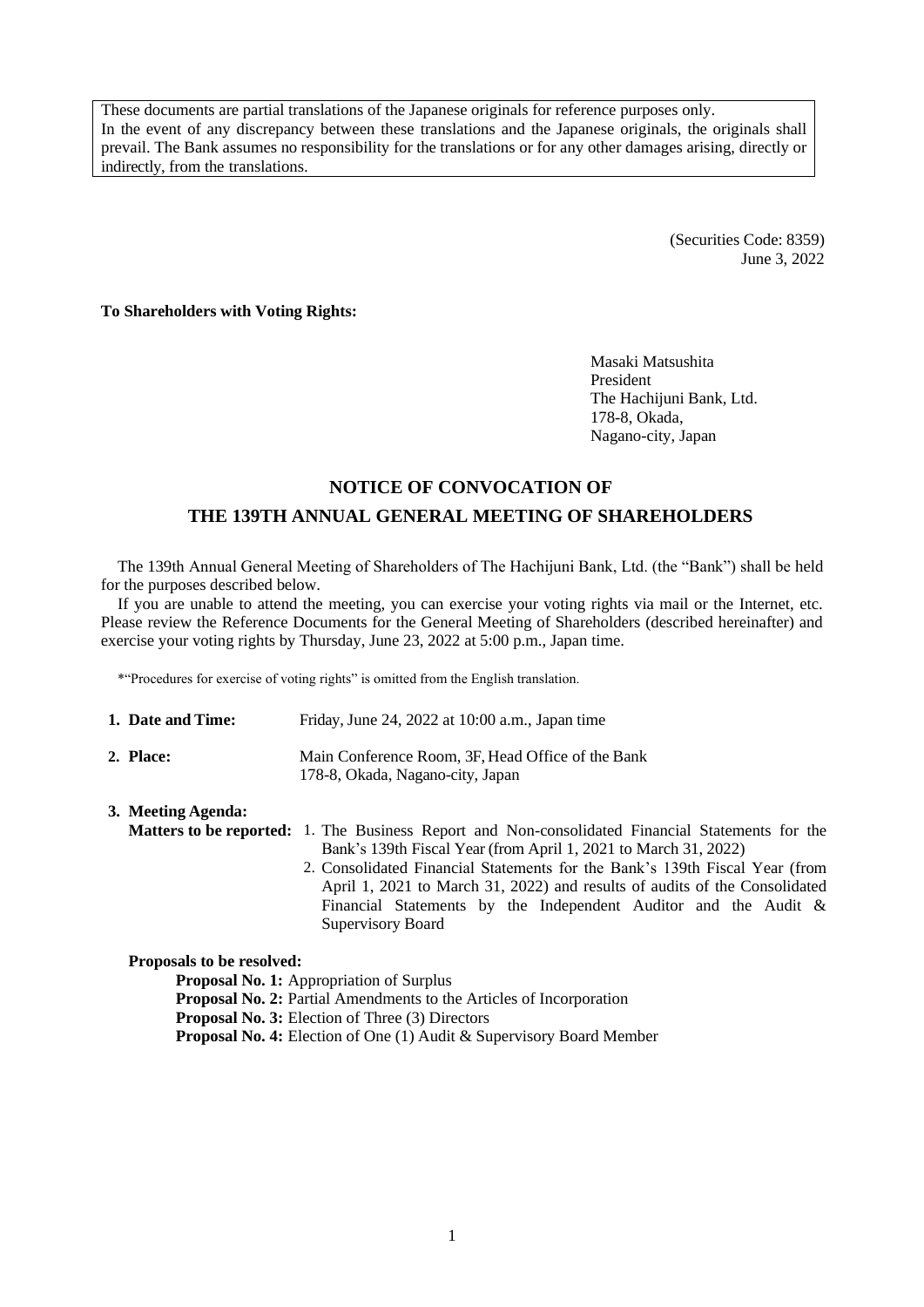## **4. Guidance for Exercise of Voting Rights**

(1) Handling of multiple voting

If you vote both in writing on the Voting Form and via electronic means (the Internet, etc.), only the vote via electronic means (the Internet, etc.) will be valid. In addition, if you submit your vote multiple times via electronic means (the Internet, etc.), only the last vote will be valid.

#### (2) Voting by proxy

If you cannot attend the General Meeting of Shareholders, you may designate one (1) shareholder of the Bank as your proxy who possesses voting rights to attend the General Meeting of Shareholders. Please note that the proxy will be required to submit his or her own Voting Form and documentation corroborating his or her status as your proxy.

- The following items are not included in this Notice. These documents are to be found on the Bank's website in accordance with laws and regulations in addition to Article 16 of the Articles of Incorporation;
	- (1) "Stock Acquisition Rights," "Basic Policies Regarding Parties Controlling the Determination of Financial and Business Policies," "Systems for Ensuring the Appropriateness of Business Activities," "Matters Regarding Specified Wholly-Owned Subsidiaries," "MattersRegarding Transactions between a Stock Company and its Parent Company, etc.," and "Others" of the Business Report
	- (2) "Statement of Changes in Shareholders' Equity" and "Notes to the Non-consolidated Financial Statements" of the Non-consolidated Financial Statements
	- (3) "Consolidated Statement of Changes in Shareholders' Equity" and "Notes tothe Consolidated Financial Statements" of the Consolidated Financial Statements

The Business Report, the Non-consolidated Financial Statements and the Consolidated Financial Statements audited by the Audit & Supervisory Board Members include the above (1) to (3) in addition to those attached to the Japanese version of this Notice.

The Non-consolidated Financial Statements and the Consolidated Financial Statements audited by the Independent Auditor include the above (2) and (3) in addition to those attached to the Japanese version of this Notice.

• If the need arises for the revision of the Reference Documents, the Business Report, the Non-consolidated Financial Statements, and Consolidated Financial Statements for the General Meeting of Shareholders, the revised version shall be posted on the Bank's website.

The Bank's website: https:/[/www.82bank.co.jp/english/](http://www.82bank.co.jp/english/)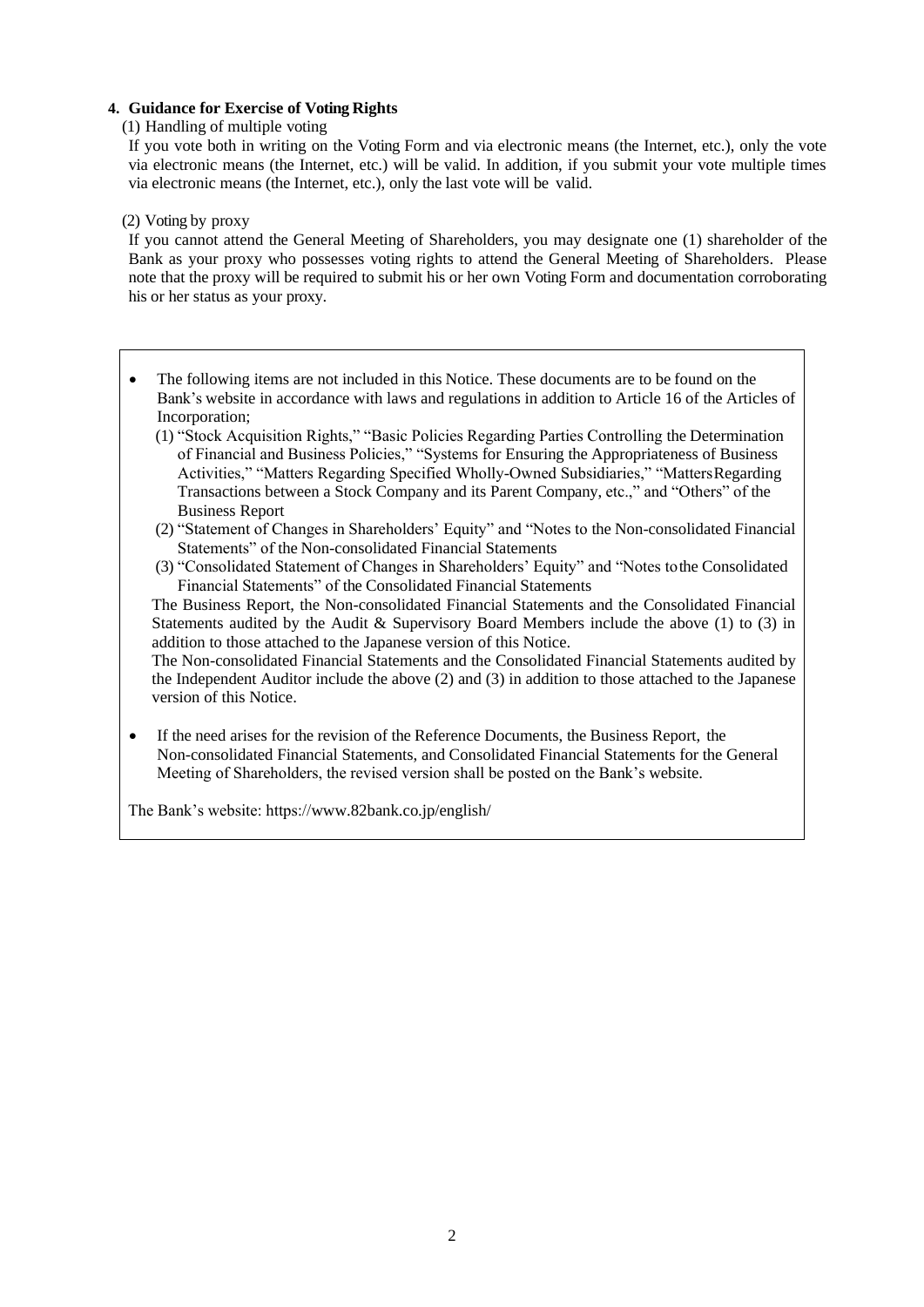# **Reference Documents for the General Meeting of Shareholders**

## **Proposals and References**

Proposal No. 1: Appropriation of Surplus

It is proposed that the surplus be appropriated as follows.

Year-end dividends

The Bank's basic policy is to implement the active return of profits to shareholders with a minimum dividend of 5.00 yen per share and through the acquisition of treasury stock.

Based on this policy, the Bank proposes year-end dividends of 10.00 yen per share. Combined with the interim dividend of 6.00 yen per share, total full-year dividends will be 16.00 yen per share.

- 1. Type of dividend property
	- Cash
- 2. Allotment of dividend property to shareholders and the total amount 10.00 yen per share of common stock, for a total of 4,896,577,240 yen
- 3. Effective date of distribution June 27, 2022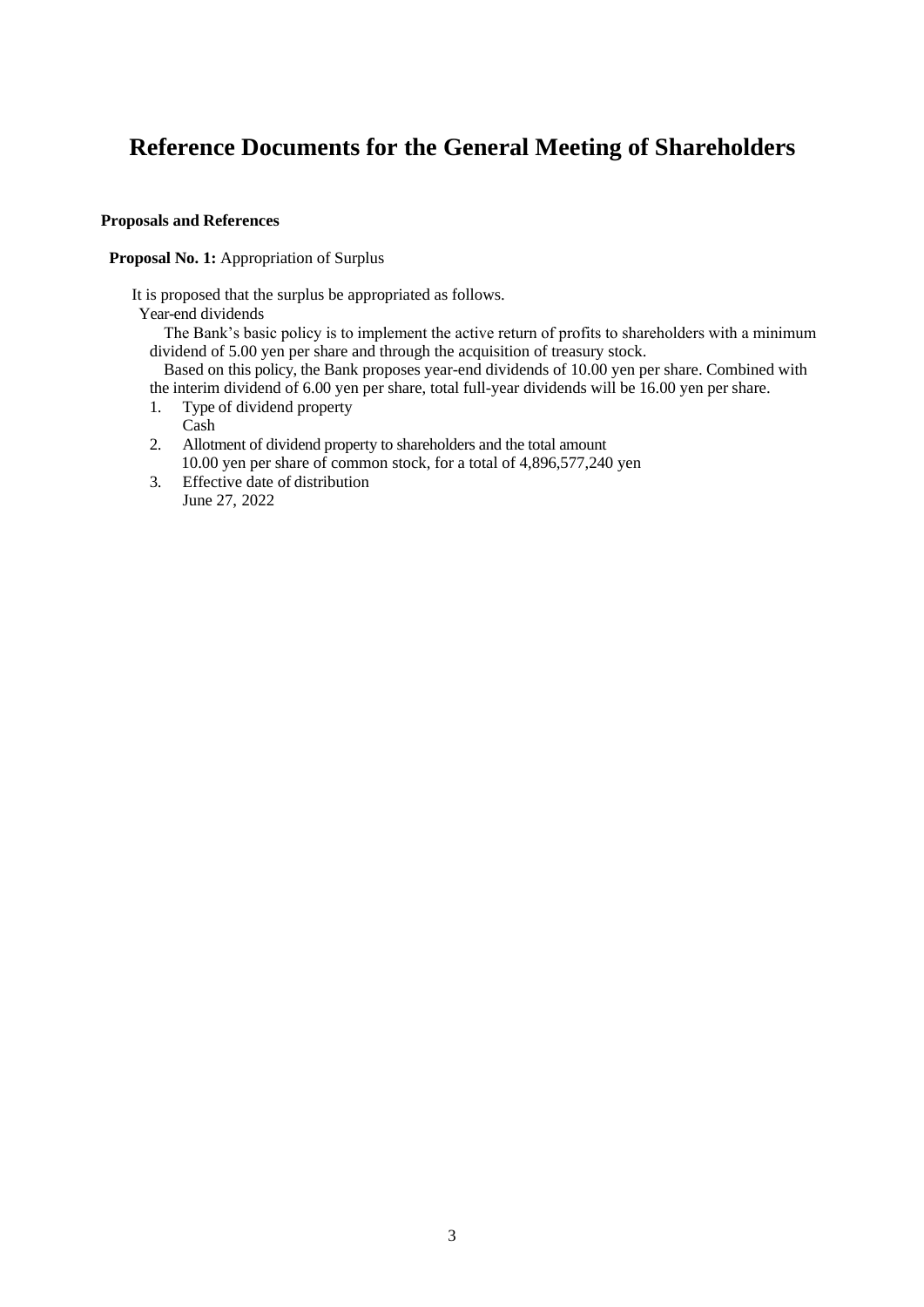#### **Proposal No. 2:** Partial Amendments to the Articles of Incorporation

#### 1. Reasons for amendments

The amended provisions stipulated in the proviso of Article 1 of the supplementary provisions of the "Act Partially Amending the Companies Act" (Act No. 70 of 2019) will be enforced on September 1. Accordingly, in order to prepare for the introduction of the system for electronic provision of materials for general meetings of shareholders, the Articles of Incorporation of the Bank shall be amended as follows.

- (1) The proposed Article 16, Paragraph 1 provides that information contained in the Reference Documents for the General Meeting of Shareholders, etc. shall be provided electronically.
- (2) The purpose of the proposed Article 16, Paragraph 2 is to establish a provision to limit the scope of matters to be included in the paper copy to be sent to shareholders who have requested it.
- (3) The provisions related to the Internet disclosure and deemed provision of the Reference Documents for the General Meeting of Shareholders, etc. (Article 16 of the current Articles of Incorporation) will become unnecessary and will therefore be deleted.
- (4) In line with the above establishment and deletion of the provisions, supplementary provisions related to the effective date, etc. shall be established.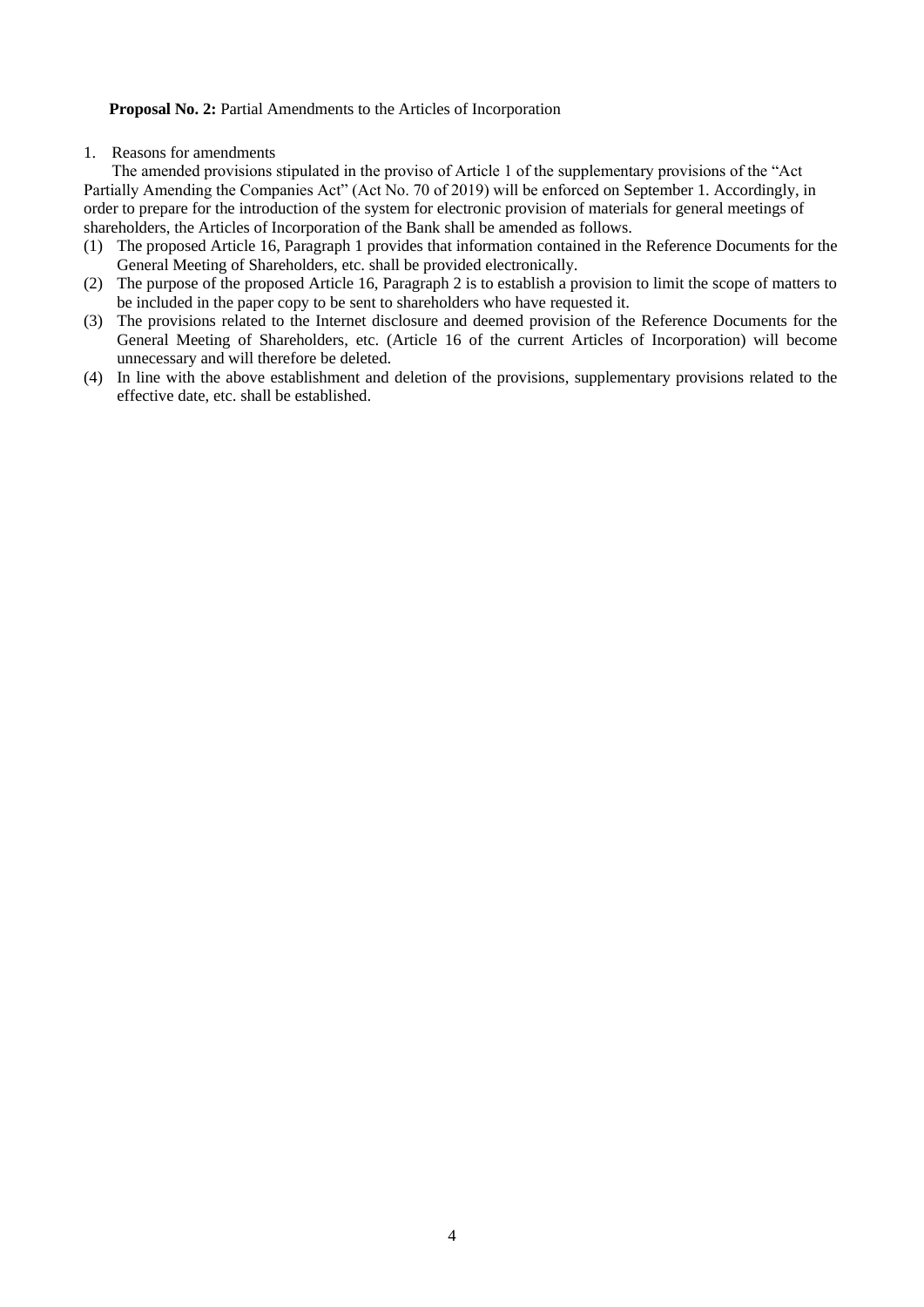## 2. Details of amendments

The details of the amendments are as follows.

(Amended parts are underlined.) Current Articles of Incorporation (Internet Disclosure and Deemed Provision of Reference Documents for the General Meeting of Shareholders, Etc.) Article 16 The Bank may, when convening a General Meeting of Shareholders, deem that it has provided information to shareholders pertaining to matters to be described or indicated in the Reference Documents for the General Meeting of Shareholders, Business Report, Non-consolidated Financial Statements, and Consolidated Financial Statements, by disclosing such information through the Internet in accordance with the provisions provided in the Ordinance of the Ministry of Justice. <Deleted> (Measures for Electronic Provision, Etc.)  $\le$ Newly established  $\ge$  Article 16 The Bank shall, when convening a General Meeting of Shareholders, provide information contained in the Reference Documents for the General Meeting of Shareholders, etc. electronically. 2. Among the matters to be provided electronically, the Bank may choose not to include all or part of the matters stipulated in the Ordinance of the Ministry of Justice in the paper copy to be sent to shareholders who have requested it by the record date for voting rights. (Supplementary provisions)  $\le$ Newly established  $\ge$  1. The amendments to Article 16 of the Articles of Incorporation shall come into effect on the date of enforcement of the amended provisions stipulated in the proviso of Article 1 of the supplementary provisions of the Act Partially Amending the Companies Act (Act No. 70 of 2019) (the "Effective Date"). 2. Notwithstanding the provisions of the preceding paragraph, Article 16 of the current Articles of Incorporation (Internet Disclosure and Deemed Provision of Reference Documents for the General Meeting of Shareholders, Etc.) shall remain in force with respect to a General Meeting of Shareholders to be held on a date within six months from the Effective Date. 3. These supplementary provisions shall be deleted after the lapse of six months from the Effective Date or the lapse of three months from the date of the General Meeting of Shareholders set forth in the preceding paragraph, whichever is later.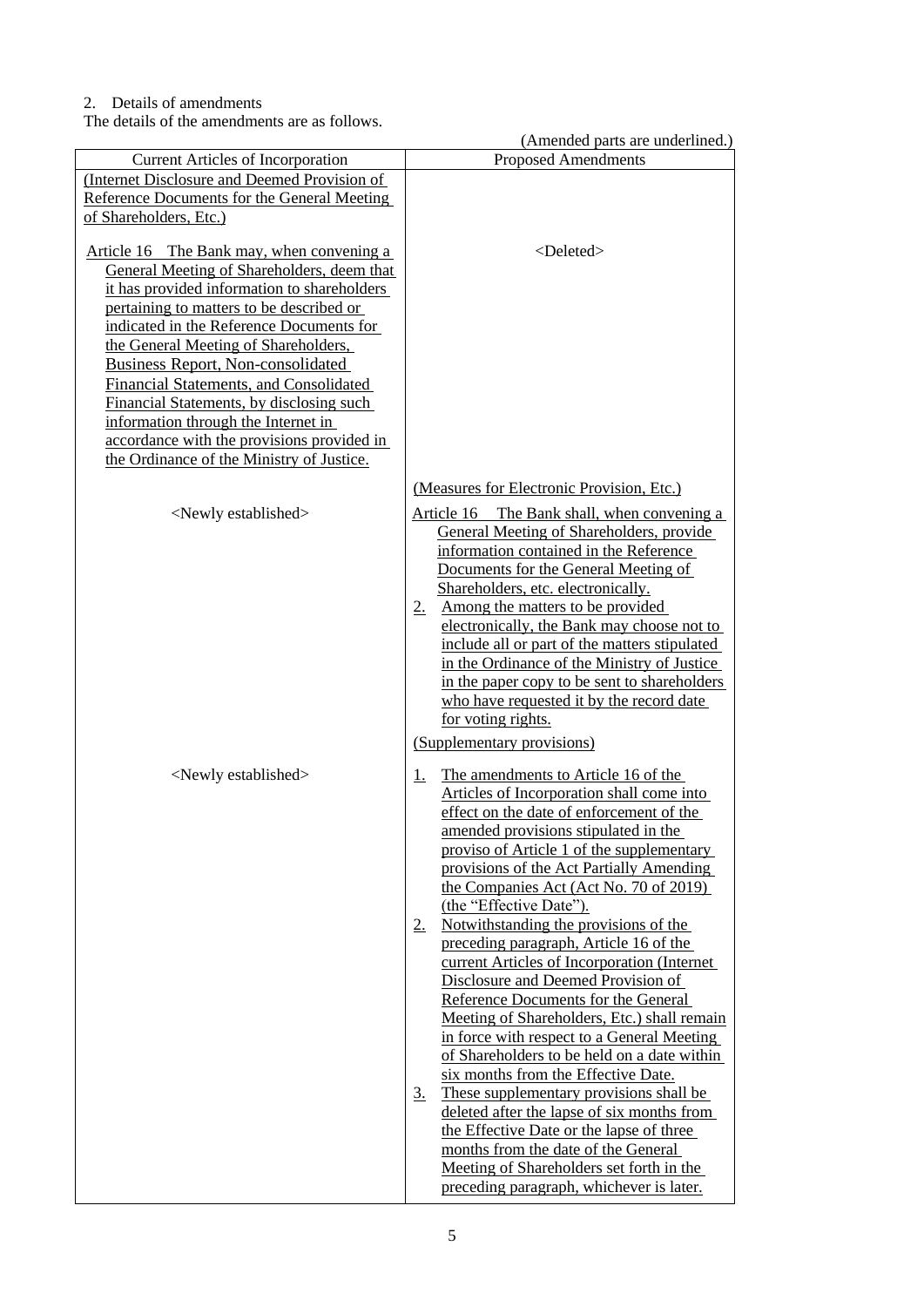# **Proposal No. 3:** Election of Three (3) Directors

At the close of this General Meeting of Shareholders, the terms of office of three (3) Directors, namely, Yuichi Sato, Shinji Sato and Kayo Tashita, will expire, and Sokichi Kurosawa will resign as Director. Accordingly, the following three (3) candidates are proposed to be elected as Directors.

| No.            |                          | Name           |                                                    | Current position         | Attendance at<br>Board of<br>Directors<br>meetings |
|----------------|--------------------------|----------------|----------------------------------------------------|--------------------------|----------------------------------------------------|
|                | To be<br>reappointed     | Shinji Sato    |                                                    | <b>Managing Director</b> | 14/14<br>$(100\%)$                                 |
| $\overline{2}$ | To be<br>reappointed     | Kayo Tashita   | <b>Outside Director</b><br>Independent<br>Director | Director                 | 14/14<br>$(100\%)$                                 |
| 3              | To be newly<br>appointed | Takayuki Kanai | <b>Outside Director</b><br>Independent<br>Director |                          |                                                    |

(Reference) List of Candidates for Director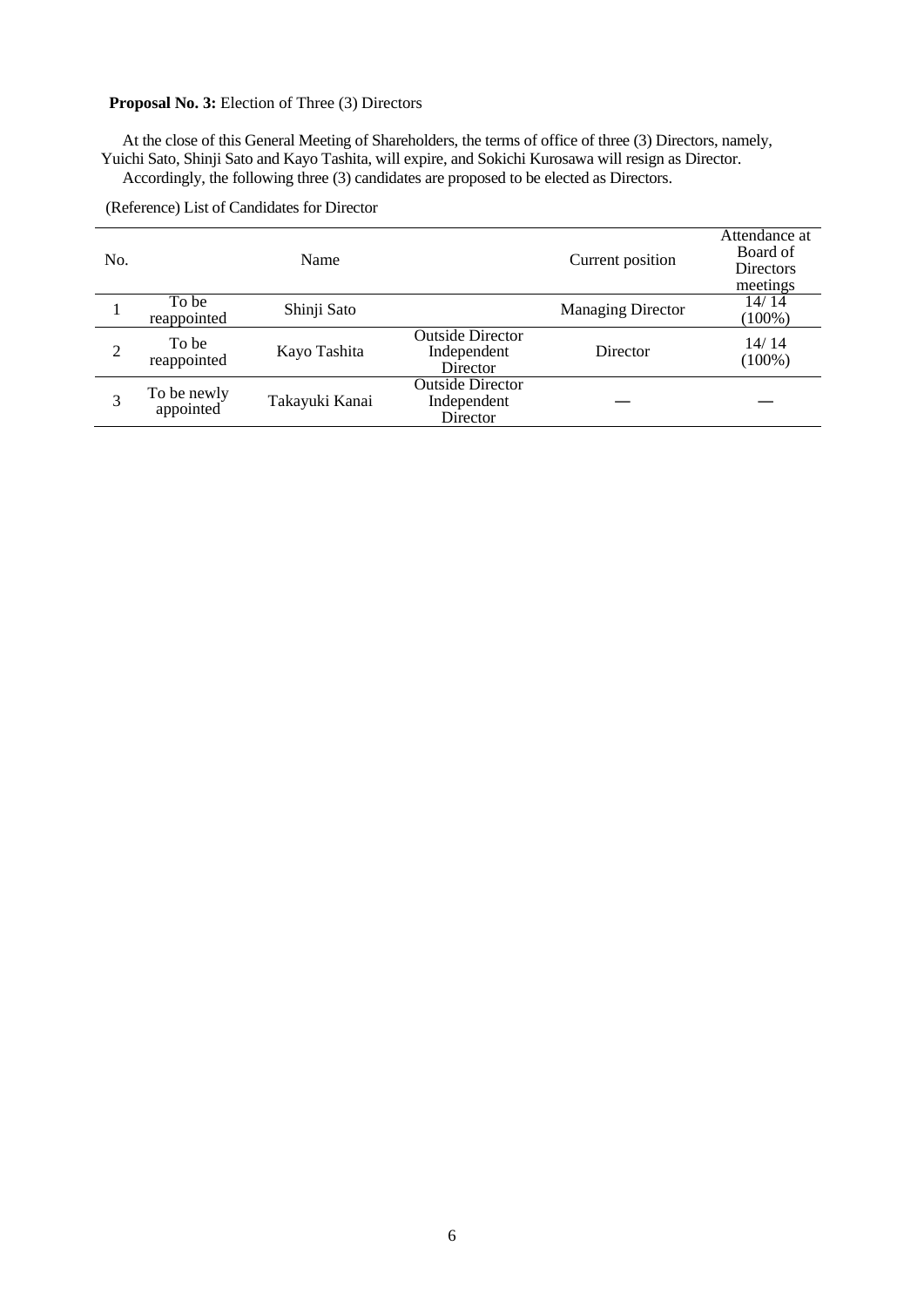|     |                                                                                                                                                                    | <b>Career Summary</b><br>Number of                                                                                                                      |                                                                                                       |        |  |  |  |  |
|-----|--------------------------------------------------------------------------------------------------------------------------------------------------------------------|---------------------------------------------------------------------------------------------------------------------------------------------------------|-------------------------------------------------------------------------------------------------------|--------|--|--|--|--|
| No. | Name                                                                                                                                                               | (Positions, responsibilities at the Bank and significant concurrent                                                                                     | shares of the                                                                                         |        |  |  |  |  |
|     | (Date of birth)                                                                                                                                                    | positions)                                                                                                                                              | Bank held                                                                                             |        |  |  |  |  |
|     |                                                                                                                                                                    |                                                                                                                                                         | Apr. 1985 Joined the Bank                                                                             |        |  |  |  |  |
|     |                                                                                                                                                                    |                                                                                                                                                         | To be reappointed Jun. 2004 General Manager, Sakuchuo Branch,                                         |        |  |  |  |  |
|     |                                                                                                                                                                    |                                                                                                                                                         | assigned to Loan Control Department                                                                   |        |  |  |  |  |
|     |                                                                                                                                                                    |                                                                                                                                                         | General Manager, Ikebukuro Branch                                                                     |        |  |  |  |  |
|     |                                                                                                                                                                    |                                                                                                                                                         | General Manager, Personal Banking Department                                                          |        |  |  |  |  |
|     | Shinji Sato                                                                                                                                                        |                                                                                                                                                         | General Manager, Nagoya Branch                                                                        |        |  |  |  |  |
|     | (Jul. 9, 1962)                                                                                                                                                     |                                                                                                                                                         |                                                                                                       |        |  |  |  |  |
|     | Age: 59                                                                                                                                                            |                                                                                                                                                         | General Manager, Showadori Business Department                                                        |        |  |  |  |  |
|     | Male                                                                                                                                                               |                                                                                                                                                         | General Manager, Komoro Branch                                                                        | 24,498 |  |  |  |  |
|     |                                                                                                                                                                    |                                                                                                                                                         | Jun. 2017 Executive Officer and General Manager, Komoro                                               | shares |  |  |  |  |
|     |                                                                                                                                                                    |                                                                                                                                                         | <b>Branch</b>                                                                                         |        |  |  |  |  |
|     | Attendance at                                                                                                                                                      |                                                                                                                                                         | Jun. 2018 Executive Officer and General Manager, Ueda Branch                                          |        |  |  |  |  |
| 1   | Board of                                                                                                                                                           |                                                                                                                                                         | Jun. 2020 Managing Director                                                                           |        |  |  |  |  |
|     | <b>Directors</b>                                                                                                                                                   |                                                                                                                                                         | In charge of Business Planning Department, Business                                                   |        |  |  |  |  |
|     | meetings:                                                                                                                                                          |                                                                                                                                                         | Promotion Department, International Department                                                        |        |  |  |  |  |
|     | 14/14                                                                                                                                                              | Jun. 2021                                                                                                                                               | Managing Director and General Manager, Matsumoto                                                      |        |  |  |  |  |
|     | $(100\%)$                                                                                                                                                          |                                                                                                                                                         | <b>Business Department</b>                                                                            |        |  |  |  |  |
|     |                                                                                                                                                                    |                                                                                                                                                         | to the present                                                                                        |        |  |  |  |  |
|     | [Reasons for selection as a candidate]                                                                                                                             |                                                                                                                                                         |                                                                                                       |        |  |  |  |  |
|     |                                                                                                                                                                    | Mr. Shinji Sato possesses a wealth of operational experience from involvement in business divisions,                                                    |                                                                                                       |        |  |  |  |  |
|     | and is well versed in the operations of the Bank. Since June 2020, he has served as a Director and                                                                 |                                                                                                                                                         |                                                                                                       |        |  |  |  |  |
|     |                                                                                                                                                                    |                                                                                                                                                         | fulfilled his duties and responsibilities appropriately. The Bank has judged that he will continue to |        |  |  |  |  |
|     |                                                                                                                                                                    |                                                                                                                                                         |                                                                                                       |        |  |  |  |  |
|     |                                                                                                                                                                    | contribute to the management of the Bank through his wealth of experience and advanced views, and<br>has thus selected him as a candidate for Director. |                                                                                                       |        |  |  |  |  |
|     |                                                                                                                                                                    |                                                                                                                                                         | Apr. 1990 Registered as an attorney (Nagano Bar Association)                                          |        |  |  |  |  |
|     | To be reappointed                                                                                                                                                  |                                                                                                                                                         | Apr. 1991 Employed by Miyazawa Law Office                                                             |        |  |  |  |  |
|     | <b>Outside Director</b>                                                                                                                                            |                                                                                                                                                         | Apr. 1996 Established Tashita Law Office                                                              |        |  |  |  |  |
|     |                                                                                                                                                                    |                                                                                                                                                         |                                                                                                       |        |  |  |  |  |
|     | Independent                                                                                                                                                        |                                                                                                                                                         | Oct. 2007 Committee Member, Nagano Prefecture Personnel                                               |        |  |  |  |  |
|     | Director                                                                                                                                                           |                                                                                                                                                         | Committee                                                                                             |        |  |  |  |  |
|     |                                                                                                                                                                    |                                                                                                                                                         | (current position)                                                                                    |        |  |  |  |  |
|     |                                                                                                                                                                    |                                                                                                                                                         | Apr. 2014 Chairperson, Nagano Bar Association                                                         |        |  |  |  |  |
|     | Kayo Tashita                                                                                                                                                       |                                                                                                                                                         | (retired in March 2015)                                                                               |        |  |  |  |  |
|     | (Apr. 2, 1963)                                                                                                                                                     |                                                                                                                                                         | Jun. 2016 Director, the Bank                                                                          | 8,922  |  |  |  |  |
|     | Age: 59                                                                                                                                                            |                                                                                                                                                         | to the present                                                                                        | shares |  |  |  |  |
|     | Female                                                                                                                                                             |                                                                                                                                                         |                                                                                                       |        |  |  |  |  |
|     |                                                                                                                                                                    |                                                                                                                                                         |                                                                                                       |        |  |  |  |  |
|     |                                                                                                                                                                    |                                                                                                                                                         |                                                                                                       |        |  |  |  |  |
|     | Attendance at                                                                                                                                                      |                                                                                                                                                         |                                                                                                       |        |  |  |  |  |
|     | Board of                                                                                                                                                           |                                                                                                                                                         |                                                                                                       |        |  |  |  |  |
| 2   | <b>Directors</b>                                                                                                                                                   |                                                                                                                                                         |                                                                                                       |        |  |  |  |  |
|     | meetings:<br>14/14                                                                                                                                                 |                                                                                                                                                         |                                                                                                       |        |  |  |  |  |
|     | $(100\%)$                                                                                                                                                          |                                                                                                                                                         |                                                                                                       |        |  |  |  |  |
|     |                                                                                                                                                                    |                                                                                                                                                         |                                                                                                       |        |  |  |  |  |
|     | [Reasons for selection as a candidate and expected roles]<br>Ms. Kayo Tashita possesses high specialization and wealth of experience from involvement in corporate |                                                                                                                                                         |                                                                                                       |        |  |  |  |  |
|     | law as an attorney, and is fulfilling her duties as an Outside Director appropriately by providing                                                                 |                                                                                                                                                         |                                                                                                       |        |  |  |  |  |
|     |                                                                                                                                                                    |                                                                                                                                                         |                                                                                                       |        |  |  |  |  |
|     | supervision and advice to the management of the Bank from an independent standpoint. Although Ms.                                                                  |                                                                                                                                                         |                                                                                                       |        |  |  |  |  |
|     | Kayo Tashita has not previously participated in corporate management, the Bank has judged that she                                                                 |                                                                                                                                                         |                                                                                                       |        |  |  |  |  |
|     | will continue to contribute to the management of the Bank through her high specialization and wealth of                                                            |                                                                                                                                                         |                                                                                                       |        |  |  |  |  |
|     | experience, and has thus selected her as a candidate for Outside Director. The Bank expects that, if Ms.                                                           |                                                                                                                                                         |                                                                                                       |        |  |  |  |  |
|     | Tashita is elected, she will provide supervision and advice on the operation of the Bank's business                                                                |                                                                                                                                                         |                                                                                                       |        |  |  |  |  |
|     | execution from an expert perspective, especially in the legal field. The Bank also plans to enlist Ms.                                                             |                                                                                                                                                         |                                                                                                       |        |  |  |  |  |
|     |                                                                                                                                                                    |                                                                                                                                                         | Tashita to serve as a member of the Nominating and Compensation Committee and be involved in the      |        |  |  |  |  |
|     |                                                                                                                                                                    |                                                                                                                                                         | selection of executive candidates and decisions on executive remuneration of the Bank from an         |        |  |  |  |  |
|     | independent standpoint.                                                                                                                                            |                                                                                                                                                         |                                                                                                       |        |  |  |  |  |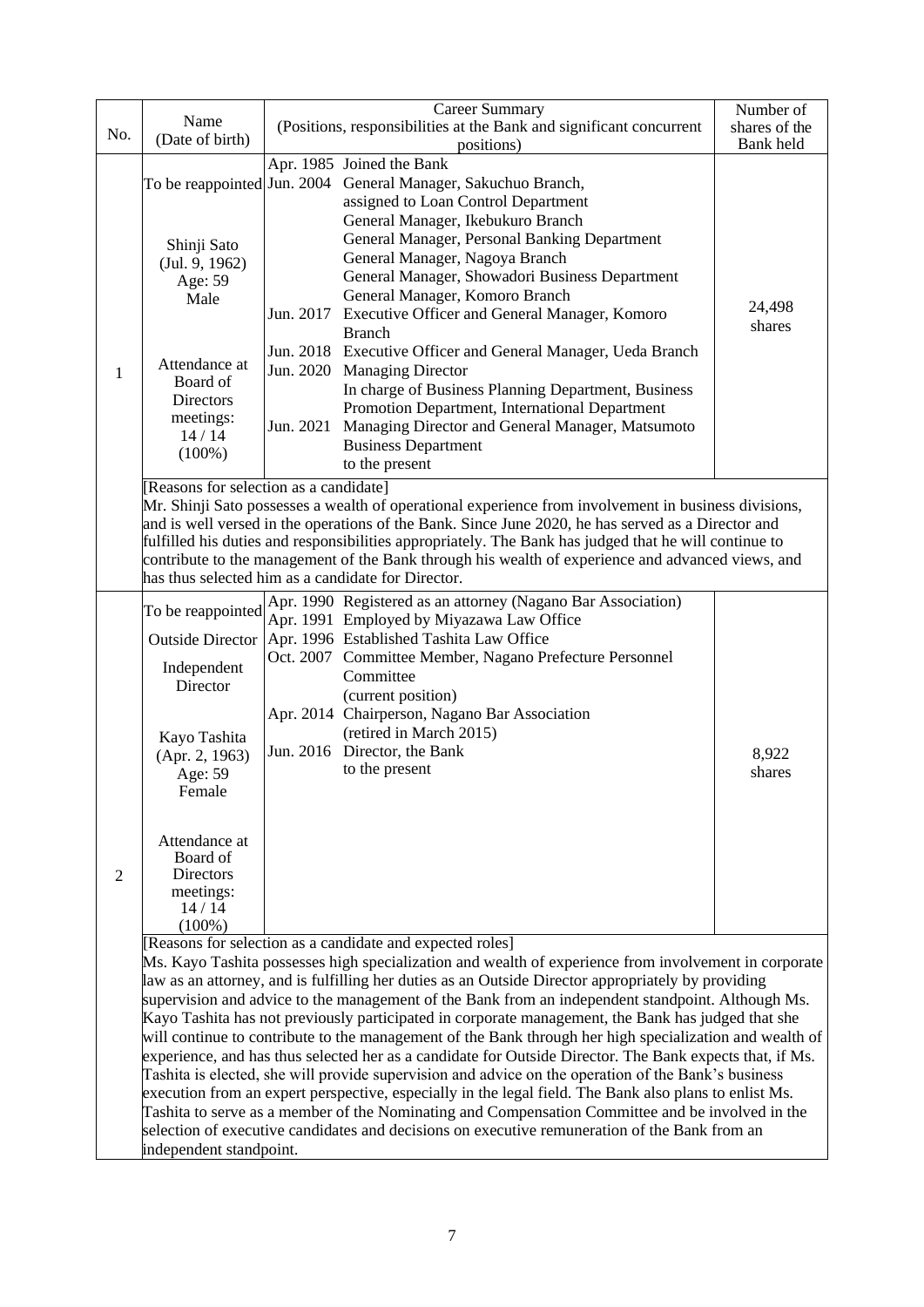| No. | Name<br>(Date of birth)                                                                                                                                                                                                                                                                                                                                                                                                                                                                                                                                                                                                                                                                                                                                                                                                                                                                                                                                                                                                               | <b>Career Summary</b><br>(Positions, responsibilities at the Bank and significant concurrent<br>positions)                                                                                                                                                                                                                                                                                                                                                                                | Number of<br>shares of the<br>Bank held |  |  |  |
|-----|---------------------------------------------------------------------------------------------------------------------------------------------------------------------------------------------------------------------------------------------------------------------------------------------------------------------------------------------------------------------------------------------------------------------------------------------------------------------------------------------------------------------------------------------------------------------------------------------------------------------------------------------------------------------------------------------------------------------------------------------------------------------------------------------------------------------------------------------------------------------------------------------------------------------------------------------------------------------------------------------------------------------------------------|-------------------------------------------------------------------------------------------------------------------------------------------------------------------------------------------------------------------------------------------------------------------------------------------------------------------------------------------------------------------------------------------------------------------------------------------------------------------------------------------|-----------------------------------------|--|--|--|
| 3   | To be newly<br>appointed<br><b>Outside Director</b><br>Independent<br>Director<br>Takayuki Kanai<br>(Apr. 16, 1959)<br>Age: 63<br>Male<br>Attendance at<br>Board of<br>Directors<br>meetings:                                                                                                                                                                                                                                                                                                                                                                                                                                                                                                                                                                                                                                                                                                                                                                                                                                         | Apr. 1982 Joined The Nippon Credit Bank, Ltd.<br>(currently Aozora Bank, Ltd.)<br>Oct. 2008 Executive Officer, The Nippon Credit Bank, Ltd.<br>(retired in September 2010)<br>Oct. 2010 Joined Nishimoto Trading Co., Ltd.; Senior Managing<br>Director<br>Mar. 2012 President, Nishimoto Trading Co., Ltd.<br>Mar. 2017 President & COO, Nishimoto Co., Ltd.<br>(retired in March 2020)<br>Jun. 2020<br>Outside Director, KAMEDA SEIKA CO., LTD. (current<br>position)<br>to the present | shares                                  |  |  |  |
|     | [Reasons for selection as a candidate and expected roles]<br>Mr. Takayuki Kanai possesses a wealth of knowledge, having served as Executive Officer of Aozora<br>Bank Ltd. and President & COO of Nishimoto Co., Ltd., among other jobs. The Bank has judged that his<br>experience not only in the financial field but also as a corporate executive, as well as his advanced<br>knowledge, will enable him to contribute inputs from broad perspectives, and has thus selected him as a<br>candidate for Outside Director. The Bank expects that, if Mr. Kanai is elected, he will provide<br>supervision and advice on the operation of the Bank's business execution from an expert perspective,<br>especially in the corporate management and governance fields. The Bank also plans to enlist Mr. Kanai<br>to serve as a member of the Nominating and Compensation Committee and be involved in the selection<br>of executive candidates and decisions on executive remuneration of the Bank from an independent<br>standpoint. |                                                                                                                                                                                                                                                                                                                                                                                                                                                                                           |                                         |  |  |  |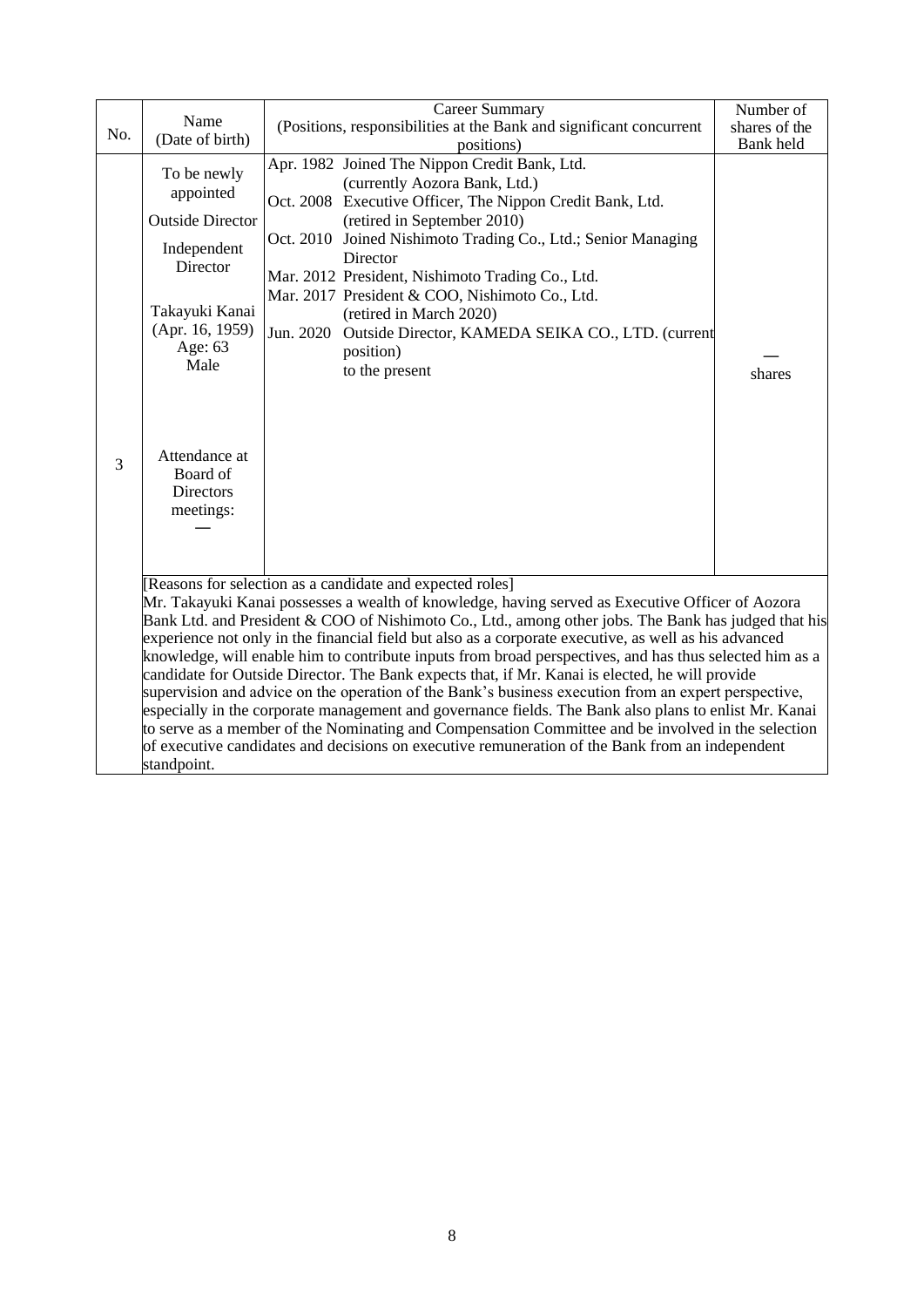- (Notes) 1. Although Ms. Kayo Tashita has a deposit account with the Bank and engages in ordinary transactions, there should be no impact on judgements by shareholders and investors in light of the scale of transactions to the Bank's deposits and their nature.
	- 2. Other than 1. above, there are no special interest relationships between the candidates for Director and the Bank.
	- 3. The Bank has entered into a directors and officers liability insurance contract, as outlined below, and plans to renew it on December 25, 2022. Of the individuals nominated as candidates for Director in this proposal, those who are to be reappointed are already covered by the contract and will continue to be covered. Mr. Takayuki Kanai will be covered by the contract if he is elected.
		- [Outline of directors and officers liability insurance contract]
		- (i) Actual ratio of premiums paid by the insured

The premiums are paid by the Bank, including for riders. The insured does not bear the actual premiums. (ii) Outline of events insured against

The contract, together with riders, will cover any damages, litigation costs, and other outlays that may arise due to the insured directors and officers assuming liability for the execution of their duties or receiving a claim related to the pursuit of such liability. However, there are certain exemptions, such as in case of actions taken with the knowledge that such actions are in violation of laws and regulations.

- (iii) Measures to prevent appropriateness of directors' and officers' duties from being undermined The insurance contract provides for exemption from liability in certain amount, below which damages are not covered. It also provides for a reduced rate at which the Bank bears the risk at certain rate.
- 4. Ms. Kayo Tashita and Mr. Takayuki Kanai are candidates for Outside Director. Additionally, the Bank has designated them as Independent Director under regulations of the Tokyo Stock Exchange, and made a submission designating them as such to the aforementioned Exchange.
- 5. Ms. Kayo Tashita has served as Outside Director of the Bank since June 2016, and her term will have been six years as of the conclusion of this General Meeting of Shareholders.
- 6. Under Article 29 of the current Articles of Incorporation, the Bank has made an agreement with Ms. Kayo Tashita to limit her liability for damages to the minimum liability amount to the extent that she has acted in good faith without gross negligence during the course of her duties. (See Article 423, Paragraph 1 and Article 425, Paragraph 1 of the Companies Act.) The Bank plans to continue said agreement when she is reappointed as a Director. The Bank plans to conclude a similar liability limitation agreement with Mr. Takayuki Kanai if he is elected as Outside Director.
- 7. Other than those provided above, there are no items required to be disclosed concerning the proposal to elect Directors as defined under Article 74 of the Ordinance for Enforcement of the Companies Act.
- 8. The ages of the candidates are as of the date of this General Meeting of Shareholders.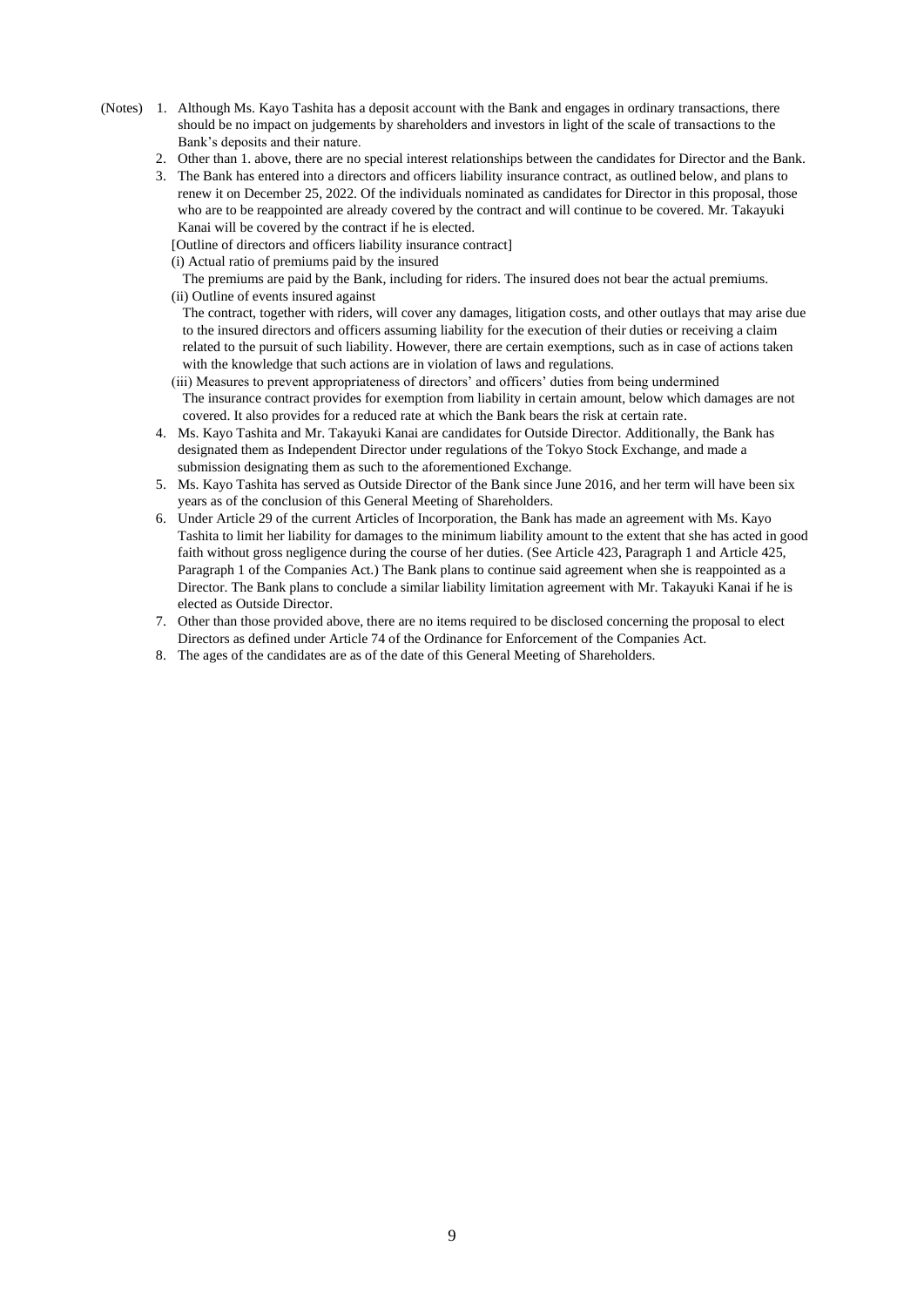**Proposal No. 4:** Election of One (1) Audit & Supervisory Board Member

With the expiration of the term of office of Audit & Supervisory Board Member Yoshimi Kitazawa, it is proposed that the following one (1) candidate be elected as Audit & Supervisory Board Member. This proposal has received approval from the Audit & Supervisory Board.

| Name<br>(Date of birth)                                                                                                                         | (Positions at the Bank and significant concurrent positions)                                                                                                                                                                                                                                                                                                                                                              | Number of<br>shares of the<br>Bank held |                  |
|-------------------------------------------------------------------------------------------------------------------------------------------------|---------------------------------------------------------------------------------------------------------------------------------------------------------------------------------------------------------------------------------------------------------------------------------------------------------------------------------------------------------------------------------------------------------------------------|-----------------------------------------|------------------|
| To be newly<br>appointed<br>Akihiro Kasahara<br>(Aug. 5, 1965)<br>Age: 56<br>Male<br>Attendance at                                              | Apr. 1989 Joined the Bank<br>Jun. 2009<br>General Manager, Azusagawa Branch,<br>then assigned to Loan Control Department<br>General Manager, Matsushiro Branch<br>General Manager, General Affairs Department<br>Executive Officer and General Manager, Planning and<br>Jun. 2019<br><b>Coordination Department</b><br>Executive Officer and General Manager, Internal Audit<br>Jun. 2021<br>Department<br>to the present |                                         | 14,421<br>shares |
| Board of<br>Directors<br>meetings:<br>Attendance at<br>Audit $\&$<br>Supervisory<br>Board<br>meetings:<br>Descons for selection as a condidatel |                                                                                                                                                                                                                                                                                                                                                                                                                           |                                         |                  |

Candidate for Audit & Supervisory Board Member

[Reasons for selection as a candidate]

Mr. Akihiro Kasahara possesses a wealth of operational experience from involvement in business, planning and audit divisions, and is well versed in the operations of the Bank. Additionally, he has insights into finance and accounting. The Bank has judged that he is capable of providing management supervision functions, and has thus selected him as a candidate for Audit & Supervisory Board Member.

(Notes) 1. There are no special interest relationships between the candidate for Audit & Supervisory Board Member and the Bank.

2. The Bank has entered into a directors and officers liability insurance contract, as outlined below, and plans to renew it on December 25, 2022. Mr. Akihiro Kasahara, who has been nominated as a candidate for Audit & Supervisory Board Member in this proposal is already covered by the contract and will continue to be covered. [Outline of directors and officers liability insurance contract]

(i) Actual ratio of premiums paid by the insured

The premiums are paid by the Bank, including for riders. The insured does not bear the actual premiums.

(ii) Outline of events insured against

The contract, together with riders, will cover any damages, litigation costs, and other outlays that may arise due to the insured directors and officers assuming liability for the execution of their duties or receiving a claim related to the pursuit of such liability. However, there are certain exemptions, such as in case of actions taken with the knowledge that such actions are in violation of laws and regulations.

- (iii) Measures to prevent appropriateness of directors' and officers' duties from being undermined The insurance contract provides for exemption from liability in certain amount, below which damages are not covered. It also provides for a reduced rate at which the Bank bears the risk at certain rate.
- 3. Other than those provided above, there are no items required to be disclosed concerning the proposal to elect Audit & Supervisory Board Members as defined under Article 76 of the Ordinance for Enforcement of the Companies Act.

4. The age of the candidate is as of the date of this General Meeting of Shareholders.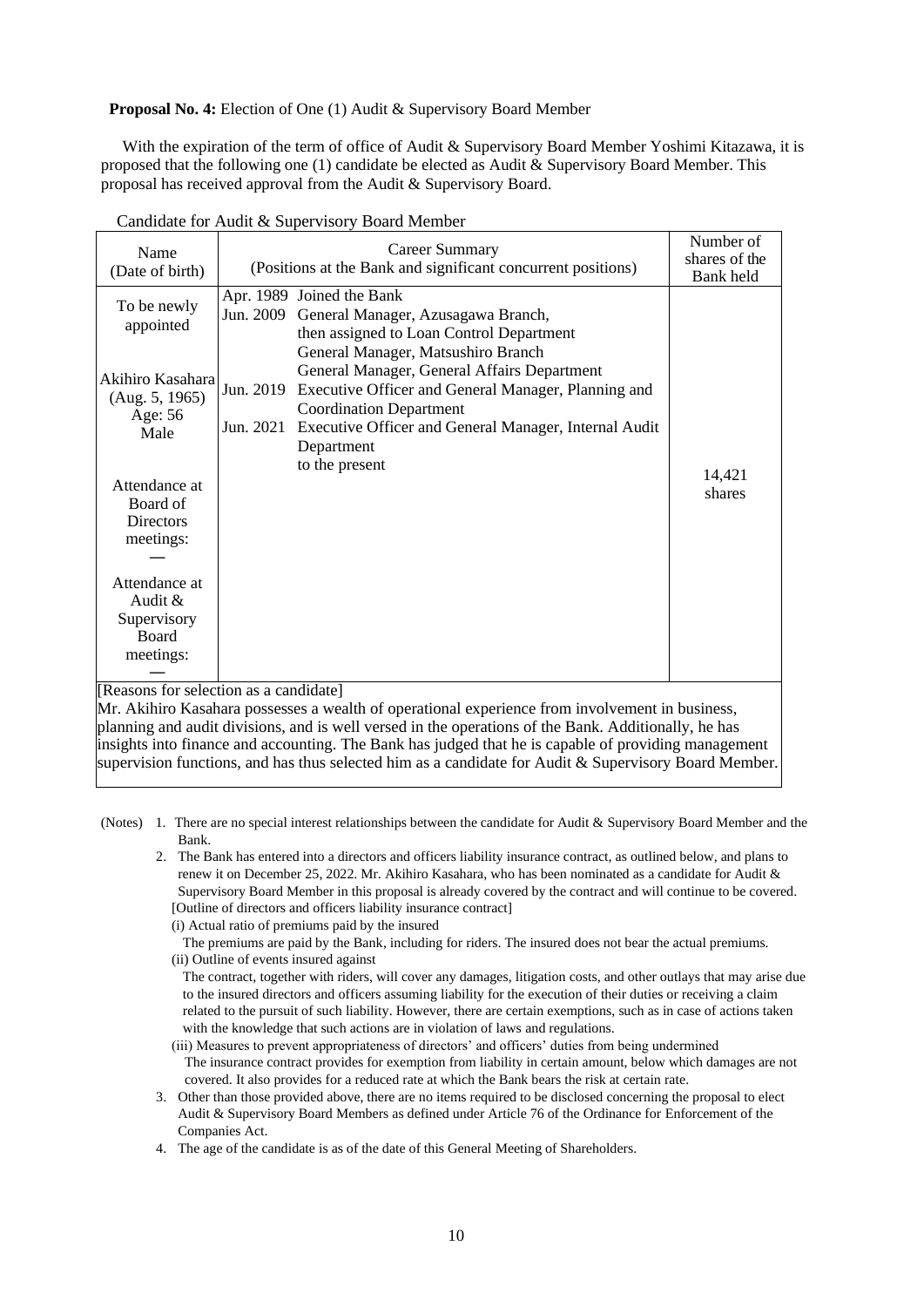(For your reference) Standards for Selection of Outside Officers and Determining Independence

- Standards for selection of Outside Directors and Outside Audit & Supervisory Board Members The selection of candidates for the position of Outside Director or candidates for the position of Outside Audit & Supervisory Board Member are determined according to the following "Standards for Determining Independence of Outside Officers," under the assumption that the standards for independence stipulated by the Tokyo Stock Exchange, Inc. are satisfied.
- Standards for Determining Independence of Outside Officers

In principle, candidates for Outside Director and candidates for Outside Audit & Supervisory Board Member of the Bank shall be parties to which none of the following items currently apply, or have applied recently.

- (1) A party that holds the Bank as a major transaction counterparty, or in the case where the party is a corporation, etc., a person who executes its business.
- (2) A party that is a major transaction counterparty of the Bank, or in the case where the party is a corporation, etc., a person who executes its business.
- (3) A consultant, accounting specialist, or legal specialist, etc., who receives a significant amount of cash or other assets from the Bank, aside from executive remuneration.
- (4) An employee, etc., of a consulting firm, accounting firm, or legal firm, etc., that holds the Bank as a major transaction counterparty.
- (5) A party that receives a significant amount of donations, etc., from the Bank, or in the case where the party is a corporation, etc., a person who executes its business.
- (6) A major shareholder of the Bank, or in the case where the party is a corporation, etc., a person who executes its business.
- (7) A close relative of a person listed below (excluding insignificant persons).
	- Parties to which  $(1)$  to  $(6)$  above apply.
	- A Director, Audit & Supervisory Board Member, Executive Officer, or significant employee, etc., of the Bank or its subsidiaries.

| Definition of "recently"                              | Refers to cases that can be viewed as effectively current; for example,<br>includes cases that were applicable at the time that the content of the proposal<br>for election of the Outside Director or Outside Audit & Supervisory Board                                                                                                                                                                                                                                                                |
|-------------------------------------------------------|---------------------------------------------------------------------------------------------------------------------------------------------------------------------------------------------------------------------------------------------------------------------------------------------------------------------------------------------------------------------------------------------------------------------------------------------------------------------------------------------------------|
| Definition of "major"<br>transaction<br>counterparty" | Member at the General Meeting of Shareholders was determined, etc.<br>Evaluation shall be made based on the standard of whether or not such<br>transactions constitute greater than 1% of consolidated sales (consolidated<br>operating gross business profit in the Bank's case) for the most recent fiscal<br>year. Additionally, if the company in question applies IFRS, the standard shall<br>be based on a standard of whether or not such transactions constitute greater<br>than 1% of revenue. |
| Definition of                                         | Includes organizations other than corporations.                                                                                                                                                                                                                                                                                                                                                                                                                                                         |
| "corporation, etc."                                   |                                                                                                                                                                                                                                                                                                                                                                                                                                                                                                         |
| Definition of<br>"significant amount"                 | An average of over 10 million yen per year over the past three years. Provided<br>however, it excludes cases of donations to corporations with business<br>objectives of public welfare (limited to corporations established under the<br>"Act on Authorization of Public Interest Incorporated Associations and Public<br>Interest Incorporated Foundations").                                                                                                                                         |
| Definition of "close"<br>relative"                    | Relatives within the second degree.                                                                                                                                                                                                                                                                                                                                                                                                                                                                     |
| Definition of<br>"insignificant persons"              | Persons who are the Executive or General Manager level of companies, and<br>persons who are affiliated with accounting firms and legal firms, etc., and are                                                                                                                                                                                                                                                                                                                                             |

certified public accountants or attorneys, etc., are deemed "significant." Persons who are not included in the above persons are deemed "insignificant."